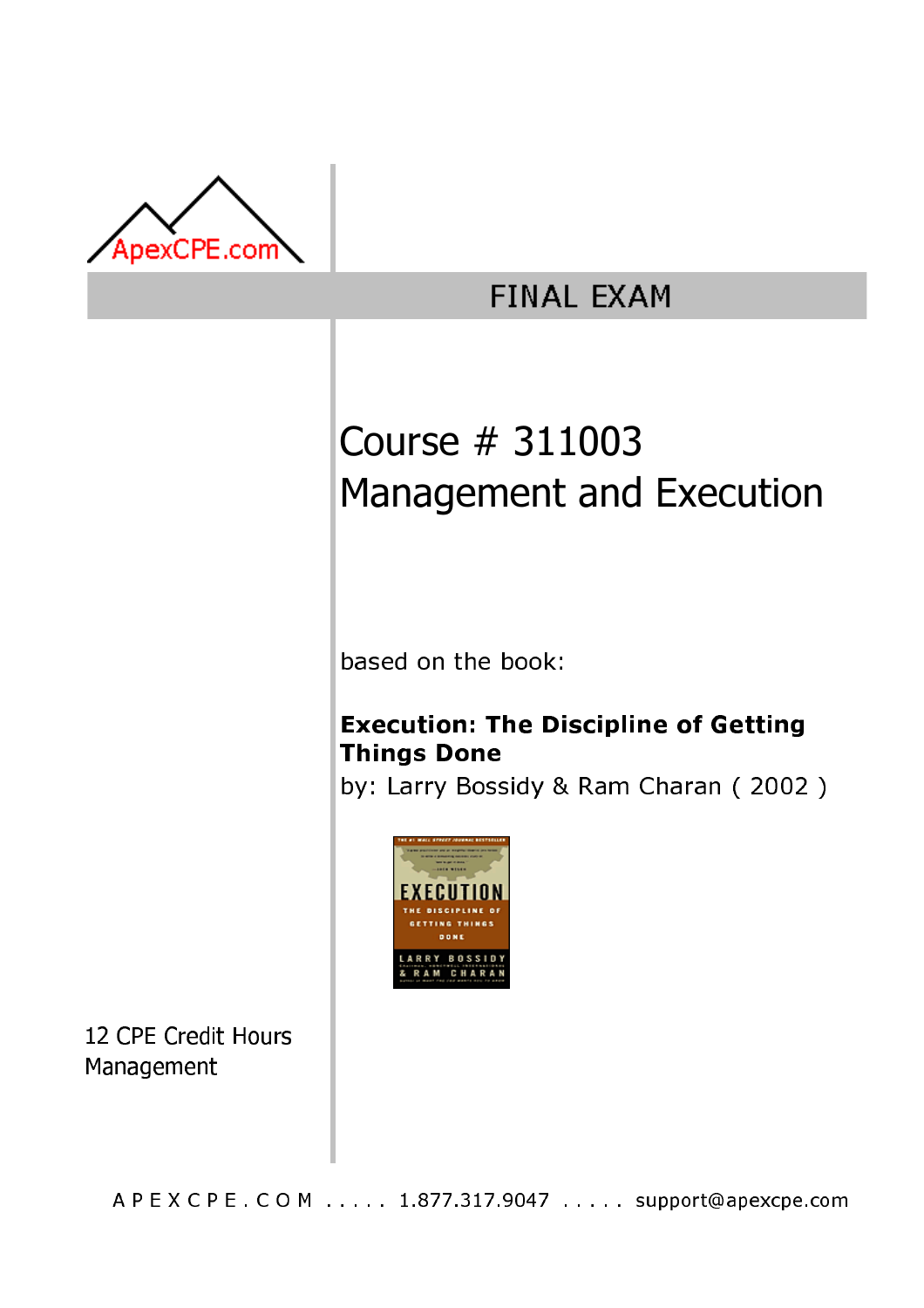This exam sheet is made available for your convenience in answering questions while offline. Please note that you will still need to enter your answers on the online exam sheet for grading. Instructions are provided at the end of this document.

#### **Chapter 1 - The Gap Nobody Knows**

1. In the year 2001 alone, forty CEOs of the top two hundred companies on Fortune's 500 list:



2. Strategies most often fail because they aren't executed well.



3. Velocity is:

The speed at which receivables are converted into cash

The ratio of sales dollars to appropriated reserves

The ratio of sales dollars to net assets deployed in the business

- The ratio of debt to revenue
- 4. Building to order means producing a unit after the customers order is transmitted to the factory.



5. Higher velocity reduces productivity and increases working capital.



6. Execution is synonymous with tactics.

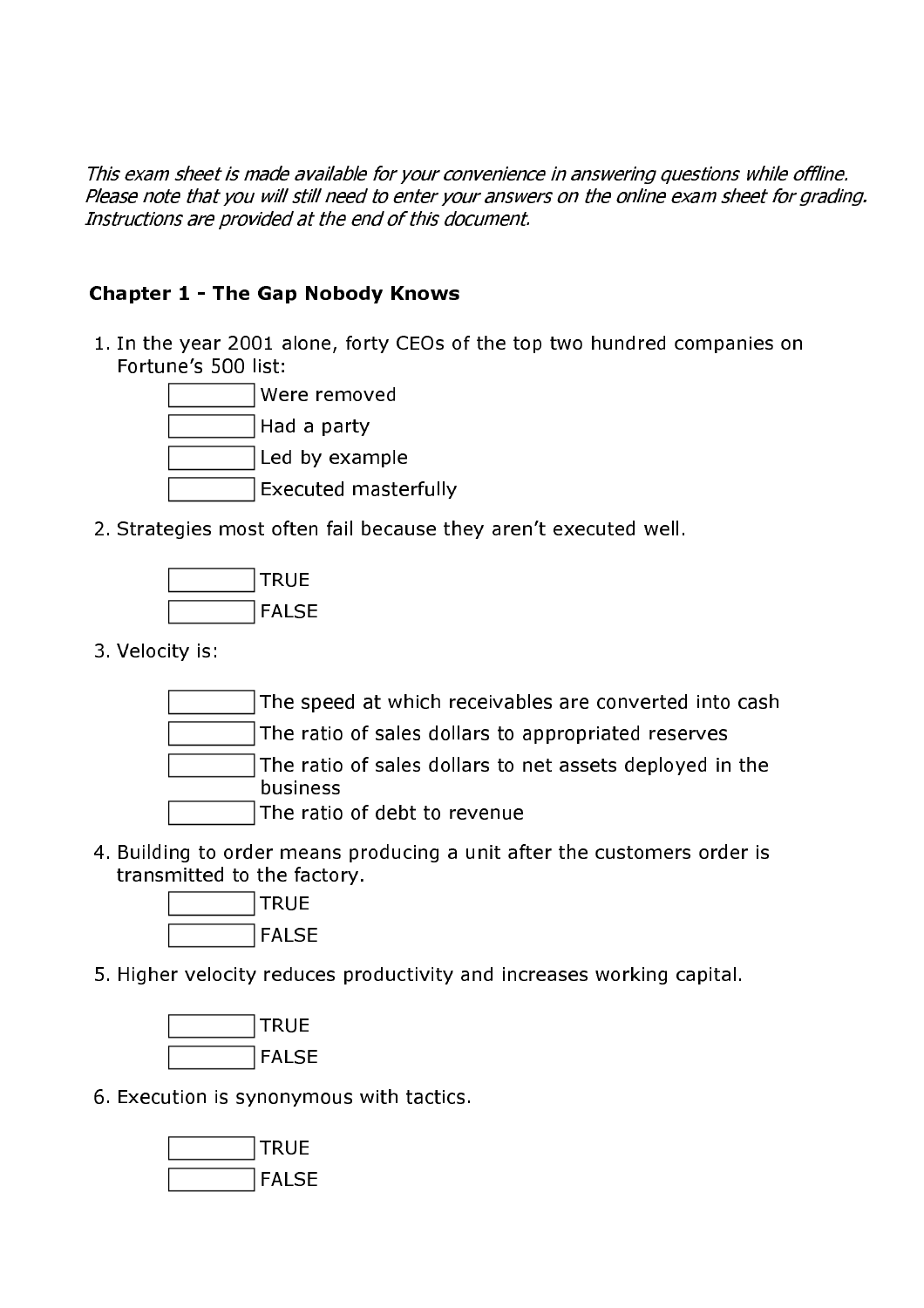7. Execution is the missing link between aspirations and results.



#### **Chapter 2 - The Execution Difference**

8. Every great leader has had an instinct for execution.



9. An execution-sayyy leader focuses on the cause of a problem not the outcome of a problem.



10. A leader skilled in execution probes his organization to get a realistic assessment of its market risks.



11. When a business is making major changes, the right people have to be in the critical jobs, and the core processes must be:

> Well documented Flexible enough to change when resistance is high Executed at the operating level Strong enough to ensure that resistance is dissolved and plans get executed

#### **Chapter 3 - Building Block One: The Leader's Seven Essential Behaviors**

12. Which of the following is not considered essential behavior for a leader:

Follow through Know vourself Think outside the box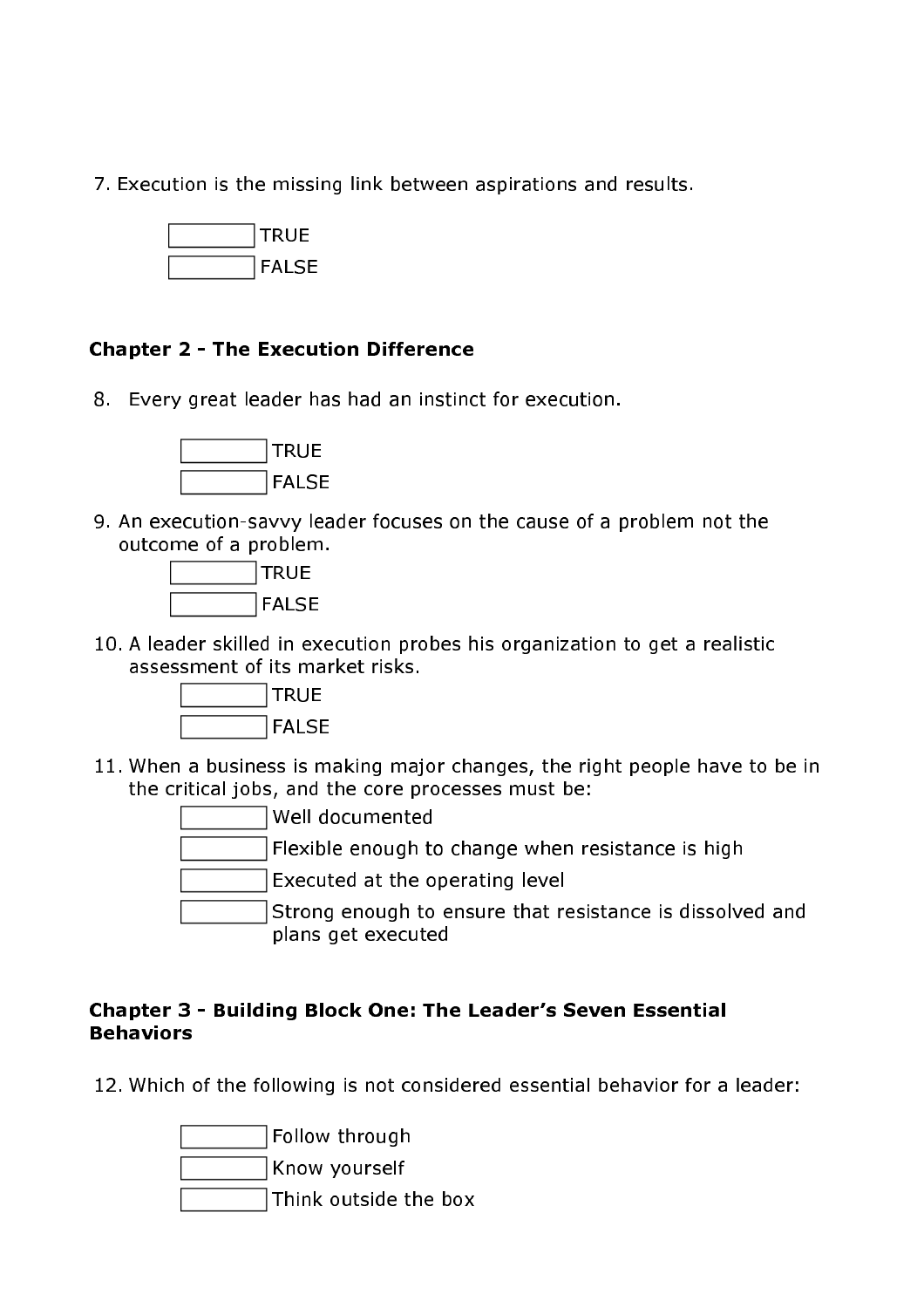Set clear goals and priorities

13. In companies that don't execute, the leaders are usually out of touch with the day to day realities.



14. Embracing realism means always taking a realistic view of your company and disregarding other companies.



15. People in contemporary organizations need a smaller number of clear priorities to execute than those in an old-fashioned organization because:

> People in contemporary organizations are better prepared than those in traditional organizations

Decision making is decentralized in the contemporary organization and people at many levels are making

decisions and trade-offs.

People in old fashioned organizations tended to work harder

People in contemporary organizations have more stress placed upon them than those in traditional organizations

16. A leader who says "I've got 10 priorities.":

Needs an assistant Needs a course in time management Is an asset to the organization Doesn't know what he's talking about

17. Along with having clear goals, a leader should strive for simplicity in general.



18. The failure to follow through is widespread in business, and is a major cause of poor execution.



19. A good leader ensures that the organization makes distinctions between those who achieve results and those who don't, in terms of base pay,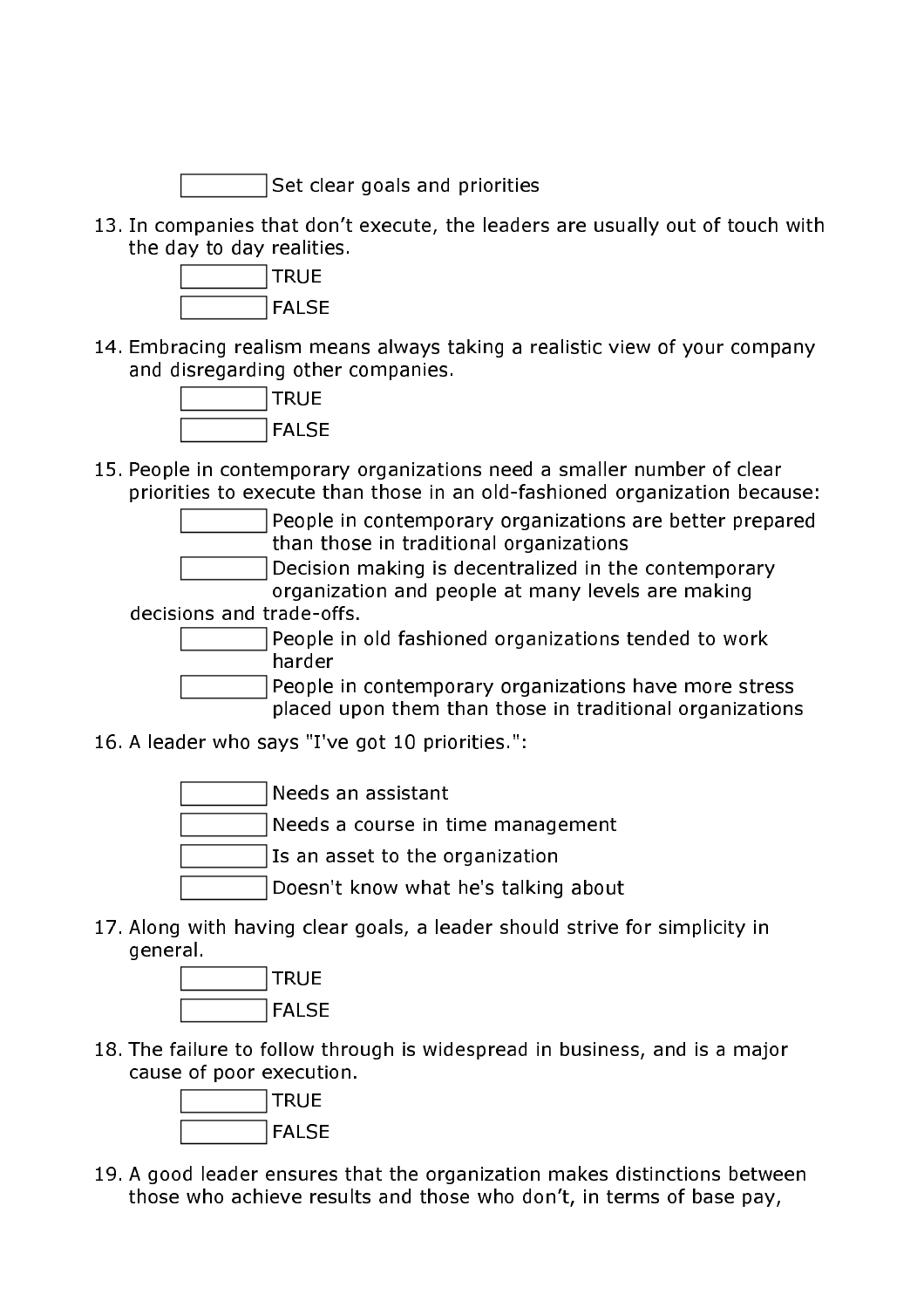bonuses and stock options.



20. The most effective way to coach is to:

| Observe a person in action and then provide specific            |
|-----------------------------------------------------------------|
| useful feedback                                                 |
| Offer as much training as possible                              |
| Drill in the realities of a specific negative behavior until it |
| is changed.                                                     |
| Lead by example and withhold feedback to avoid creating         |
| a hostile situation                                             |

21. Your aim in coaching an individual should be:

| To make it as painless as possible                                                                          |
|-------------------------------------------------------------------------------------------------------------|
| To ask the questions that bring out the realities and give<br>people the help they need to correct problems |
| To simulate group coaching styles                                                                           |
| To reward good behaviors and punish bad ones                                                                |

22. Emotional fortitude allows you to avoid points of view which differ from your own.



23. Strength of character has no basis in great execution.



#### Chapter 4 - Building Block Two: Creating the Framework for Cultural Change

24. Most efforts at cultural change fail because:

They don't invoke commitment

They aren't embraced at the top

They are not linked to improving the business's outcomes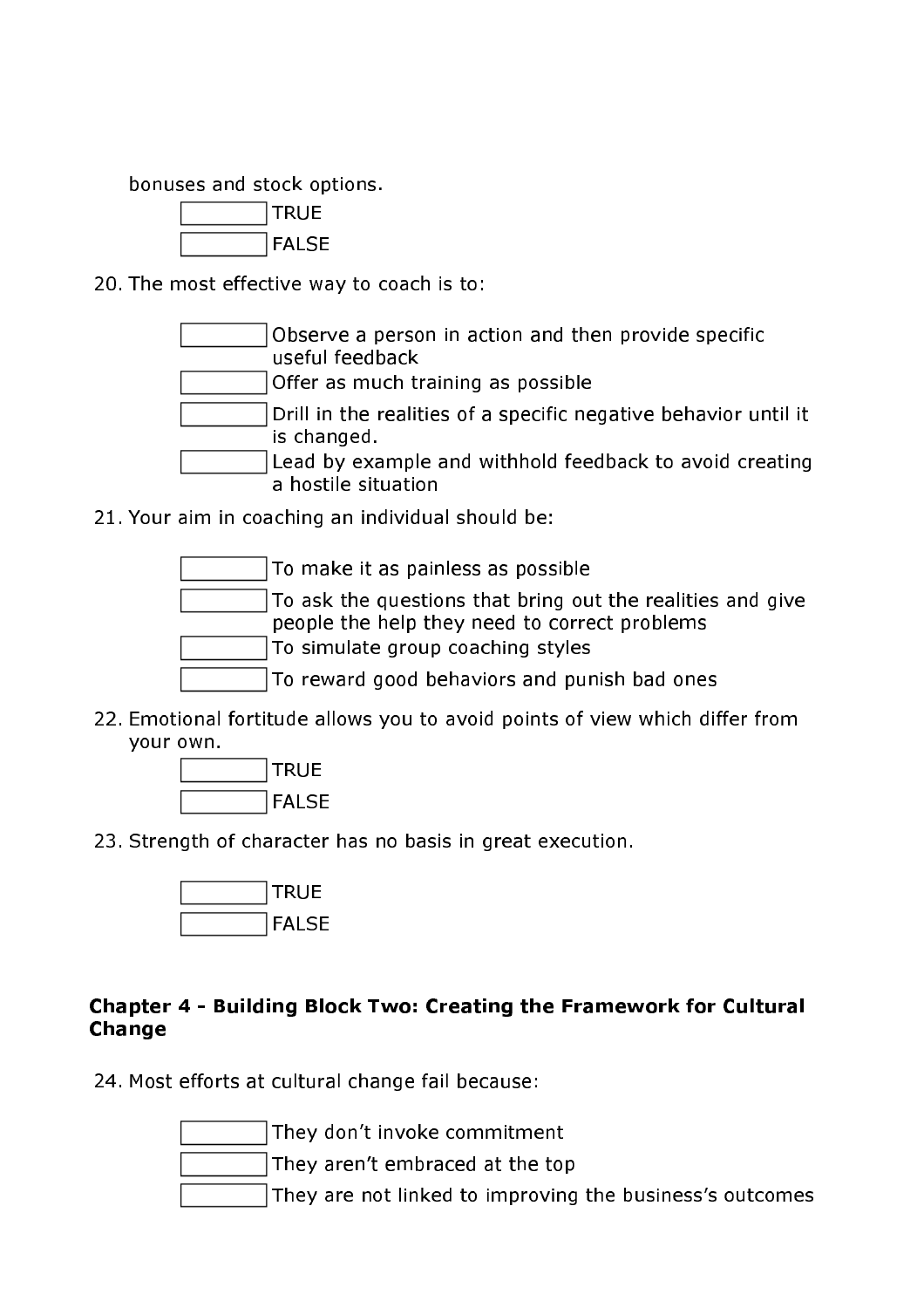They are designed to fail

25. Cultural change gets real when your aim is execution.



26. The foundation of changing behavior is linking rewards to performance and making the linkages transparent.



27. Culture is:

How people act A trend that leaders perpetuate Unimportant in organizational success The sum of its shared values, beliefs, and norms of behavior

28. Structure divides an organization into units designed to perform certain jobs, but it is social software that integrates the organization into a unified, synchronized whole.



29. Leaders create a culture of indecisiveness and leaders can break it.



30. You change the culture of a company by changing the behavior of its leaders.



31. Robust dialogue:

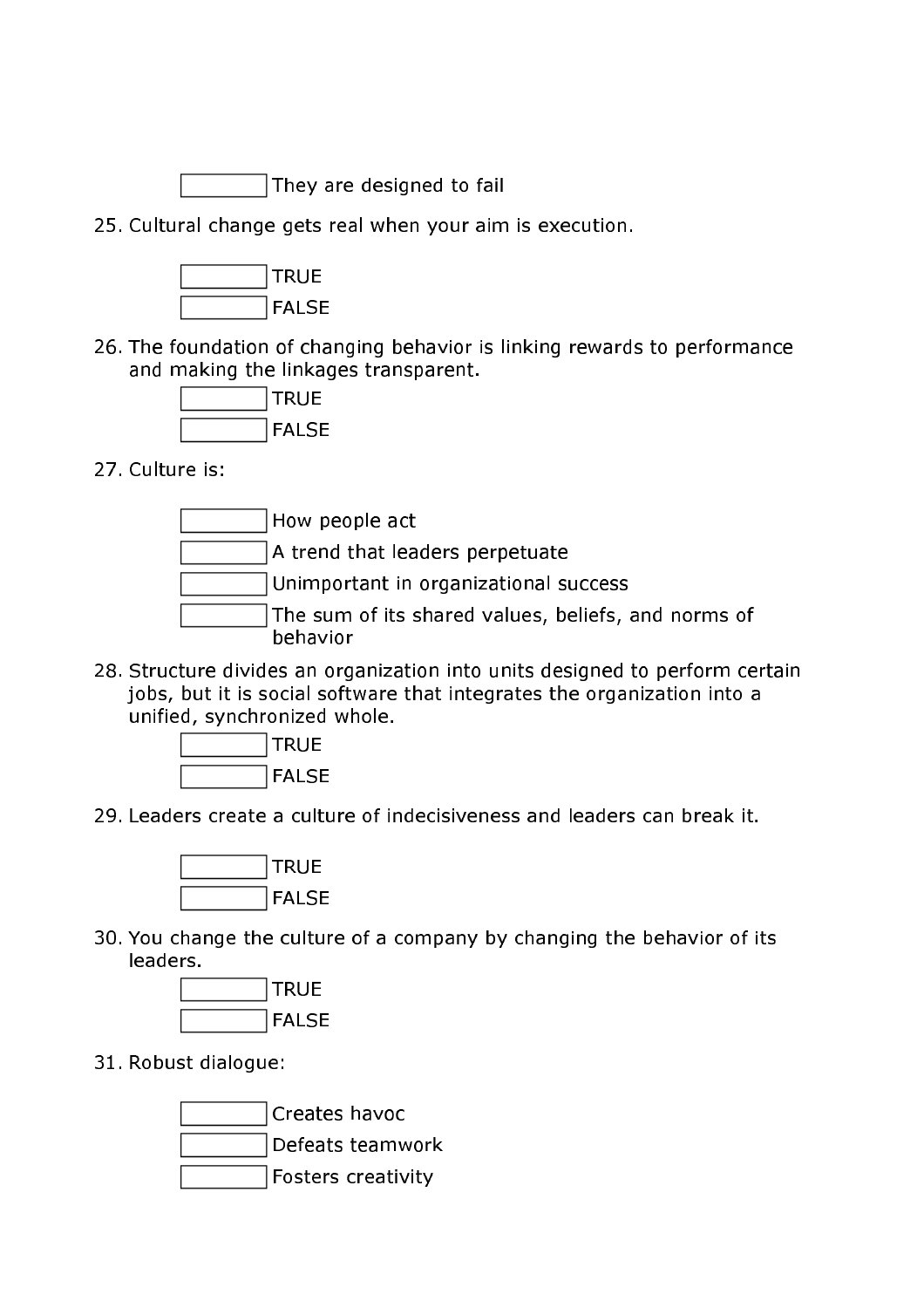#### Chapter 5 - Building Block Three: The Job No Leader Should Delegate - Having the Right People in the Right Place

32. In the hiring process, it's critical to hire people with whom you're comfortable.



33. An organization's human beings are its most reliable resource for generating excellent results year after year.



34. Consistently successful business leaders focus intensely and relentlessly on people selection.



35. The following is not a valid reason for why the right people are not always in the right jobs:



36. Some leaders drain energy from people, other create it.



37. It's always better to hire the most highly conceptual strategic thinking candidate.



38. Traditional interviews are extremely useful in spotting qualities of leaders who execute.

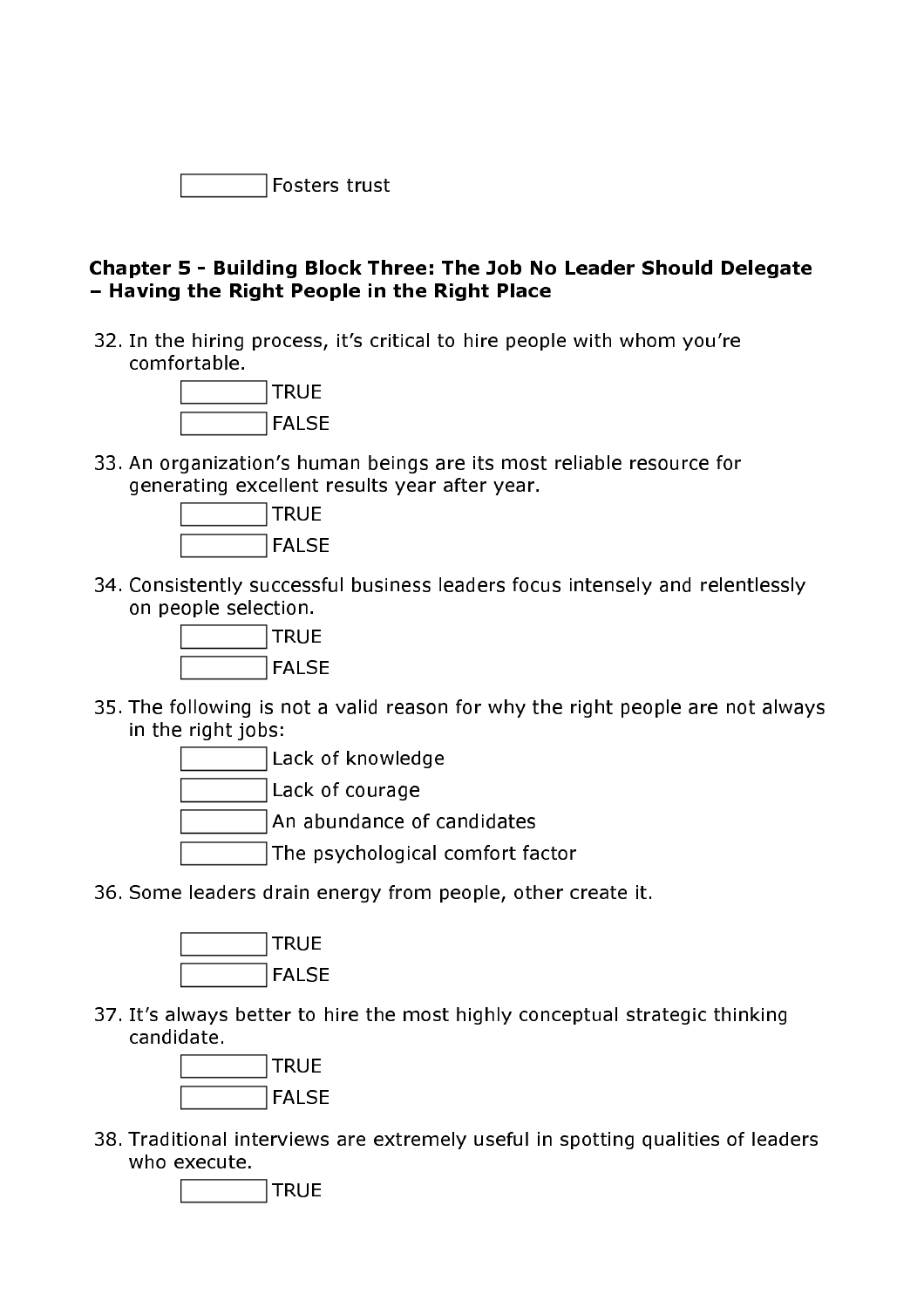

39. Decisiveness is the ability to make difficult decisions swiftly and well, and act on them.



40. How leaders meet their commitments is at least as important (or more important) as whether they meet them.



41. Getting things done through others is a fundamental leadership skill.



#### Chapter 6 - The People Process: Making the Link with Strategy and **Operations**

42. The strategy process is more important then the people or operations processes.



43. Meeting medium and long term milestones greatly depends on having a pipeline of promising and promotable leaders.



44. The last building block of the people process is its linkage to strategic milestones.



45. Linking people, strategy, and operations helps distill organizational challenges for the coming year.



46. HR has to be integrated into business processes.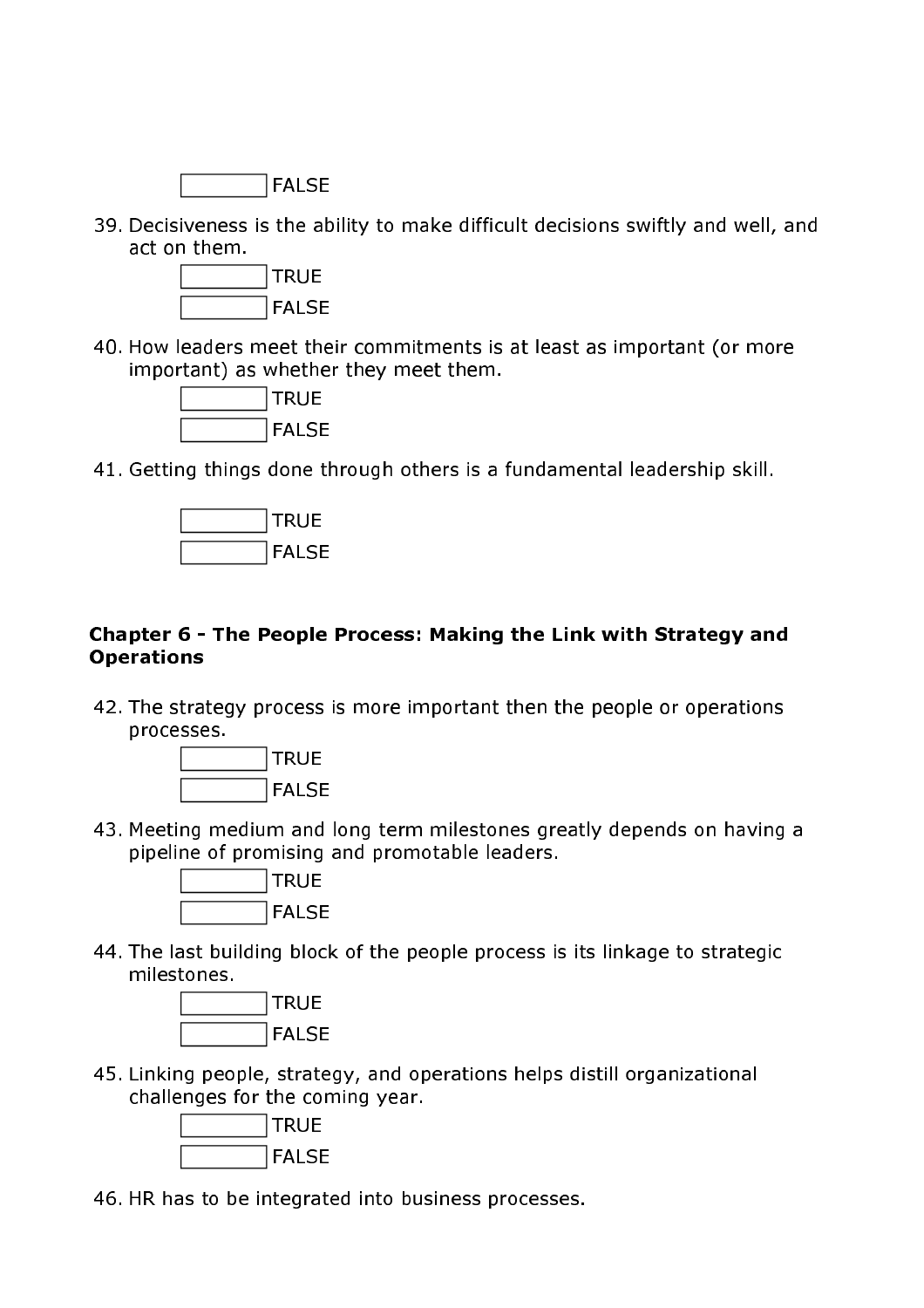

#### Chapter 7 - The Strategy Process: Making the Link with People and operations

47. A contemporary strategic plan must be an action plan that business leaders can rely on to reach their business objectives.



48. A robust strategy is a compilation of numbers somewhat like an astrological forecast.



49. When a business unit creates its strategy, it clearly lays out in specific terms the direction of the unit.



50. An astonishing number of strategies fail because leaders don't make a realistic assessment of whether the organization can execute the plan.



#### **Chapter 8 - How to Conduct a Strategy Review**

51. The strategy review is not a good time for a leader to develop people.



52. It's critical that the strategy process be linked to the people and operations processes.

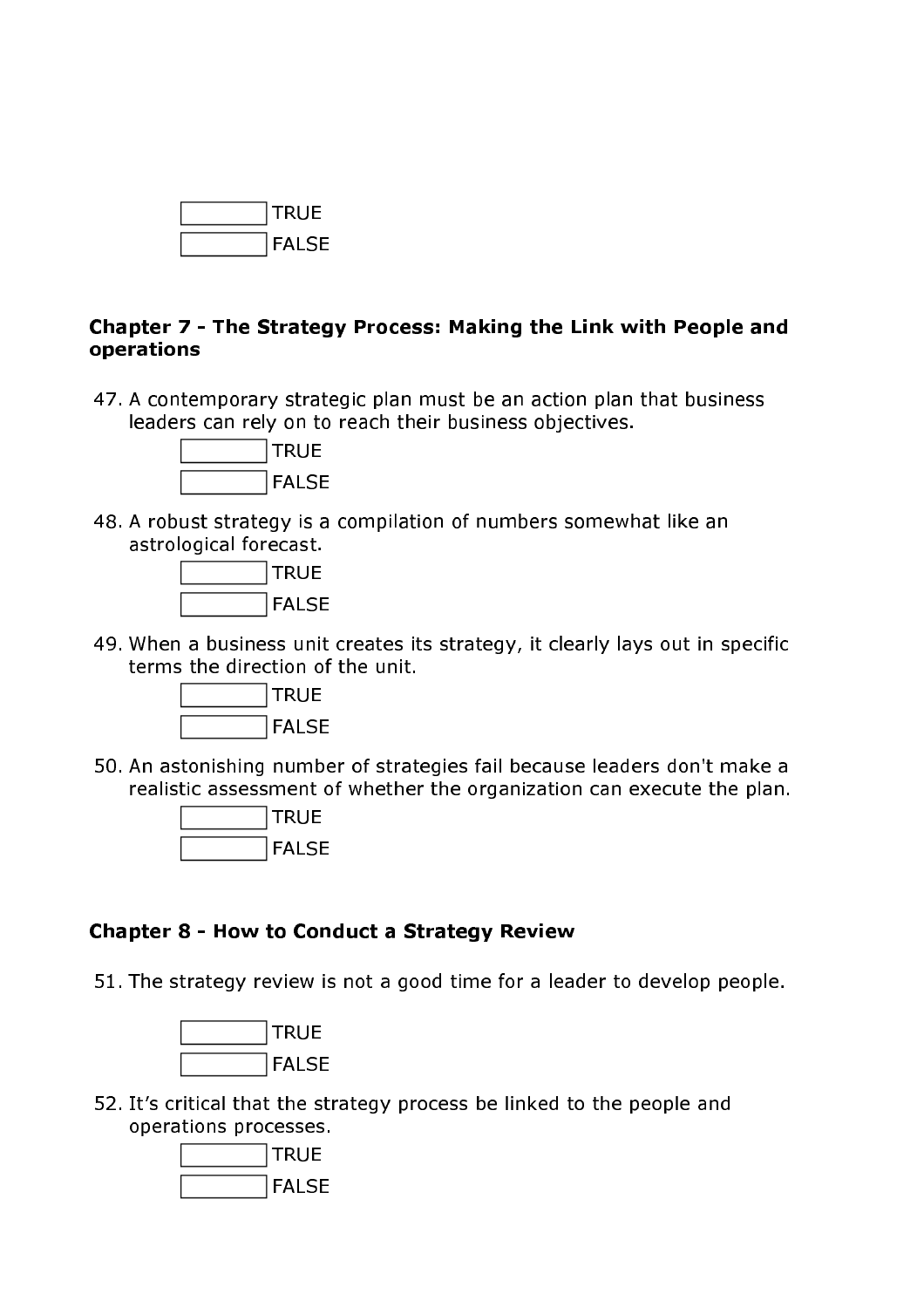53. A strategy review should be a creative exercise.



54. It's good form at the end of a strategy review to write a letter to each of the leaders to solidify and confirm the agreements you made.



#### Chapter 9 - The Operations Process: Making the Link with Strategy and People

55. The operating plan provides the path for the people who will get the business where it wants to go.



56. In the operating plan, the leader is primarily responsible for overseeing the seamless transition from strategy to operations.



57. A sound budget takes weeks or months to develop.



58. The starting point of any budget is:

An offsite meeting

A robust dialog among all the relevant business leaders

From the bottom up

From the top down

59. Synchronization is essential for excellence in execution and for energizing the corporation.